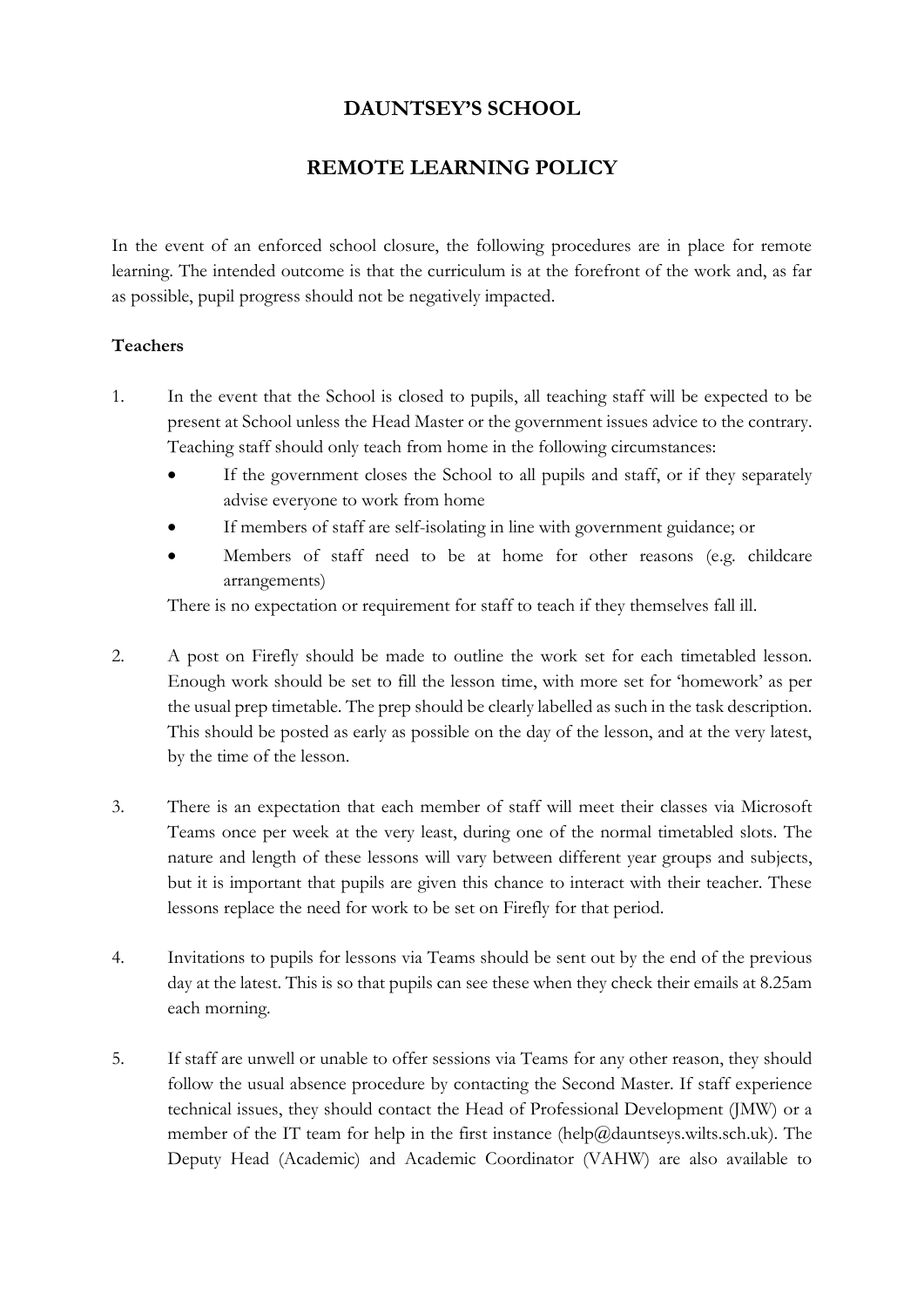provide assistance. It is worth remembering that buffering issues can sometimes be improved by turning off video and switching to audio only.

- 6. Lessons that are taught via Teams cannot currently be recorded. Teachers must be dressed professionally if they can be seen on camera. There is no expectation to register pupils for these lessons via iSAMS, but tutors should be informed when pupils are absent.
- 7. Wherever possible, work set should reflect the normal curriculum objectives. It is understood that learning activities may differ from those in a classroom setting.
- 8. It is each pupil's responsibility to complete the work set or communicate to their teacher why they cannot do so. Teachers are expected to make the tutor aware of a pupil who does not complete work.
- 9. Teachers are asked to ensure that all pupil queries are dealt with inside 24 hours (excluding Sundays or other non-teaching days).
- 10. Teachers should take into account adaptations to home learning for pupils receiving Learning Support and the most able, ensuring they are able to access the work and that there are appropriate expectations of the work they will produce.
- 11. Teachers should ask for work to be submitted as appropriate via Firefly. This can be accessed by clicking on the 'Tasks' menu option, followed by selecting the task set. Pupils who have submitted work will have 'File received' written under their name.
- 12. Work should be marked as normal. This can be done via Firefly by following the instructions in the previous point, then selecting a pupil and clicking on 'Add Mark, Grade or Feedback'.

# **Heads of Department**

- 1. Should regularly check in with their teams to ensure that staff are able to use Microsoft Teams and consistent in their approaches, and pick up on any potential concerns early on.
- 2. Should provide support to colleagues in their department to ensure that work is provided as required.

# **Tutors (supported by Housemasters/mistresses)**

- 1. Should post a personal tutor group message on Microsoft Teams to offer support, then follow up on any concerns raised.
- 2. Should 'meet' with each member of their tutor group at least once a week using Teams. This can be done as a whole group. It is recommended that this take place one morning at 8.25am, when many pupils are already used to having tutor group sessions.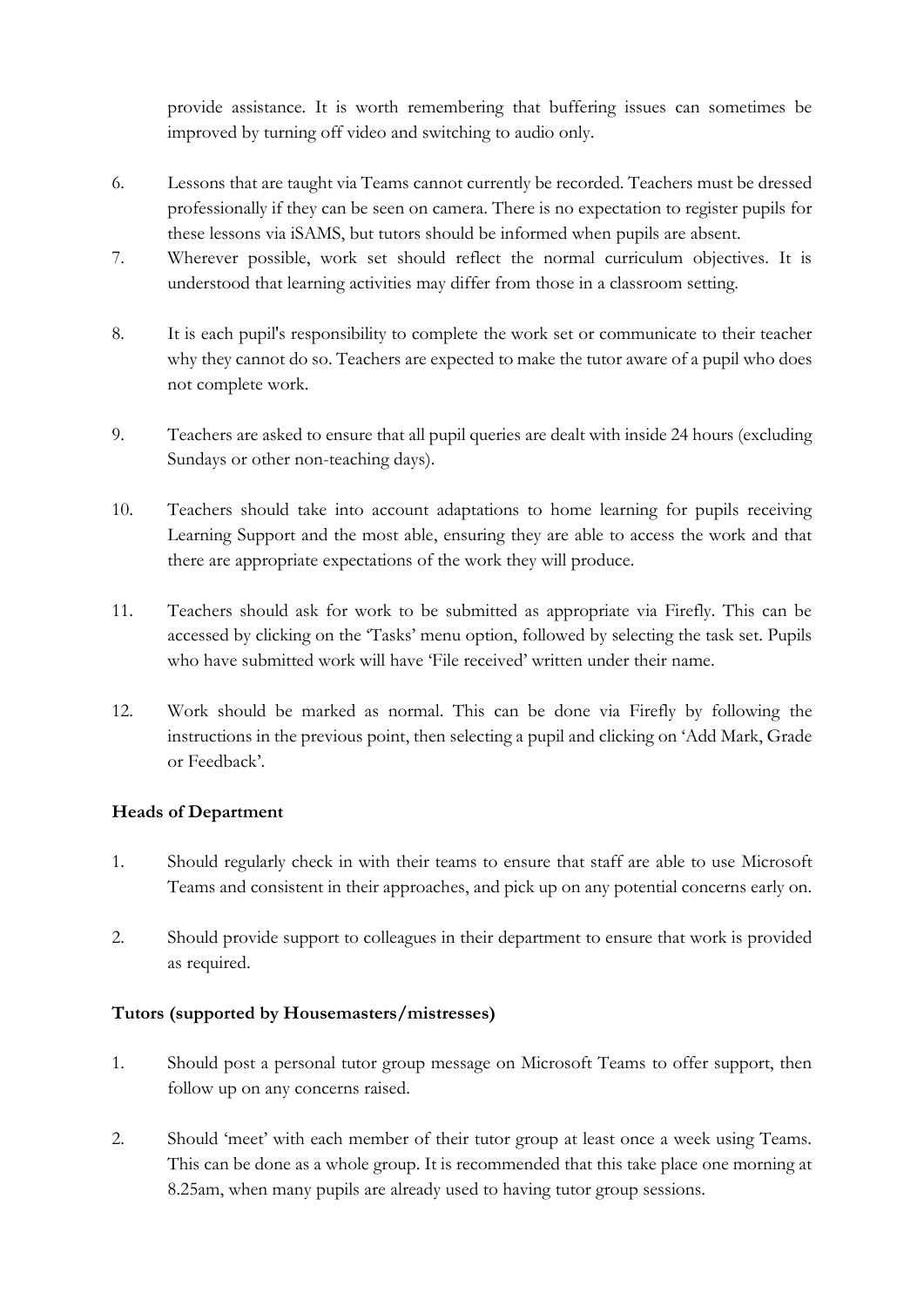- 3. Should be prepared to follow up on anyone who has not been completing work. This is likely to entail contacting the pupil and/or parents.
- 4. Should be mindful of tutees who may feel particularly isolated or anxious during this period. This is likely to mean having additional contact with these individuals.

# **Pupils**

- 1. Should check their emails a minimum of once every school day, at 8.15am (exceptions may apply – e.g. pupils who are overseas). This is important in order to receive lesson invitations via Microsoft Teams, task notifications via Firefly, and for other communication with staff.
- 2. Should follow their normal timetable as far as possible, completing tasks set on Firefly and attending any lessons and tutor periods arranged via Teams. Pupils who are unable to attend live via Teams (e.g. for pupils in a different time zone) should complete any work set from the lesson as soon as possible. This will be posted on Firefly.
- 3. Should be fully dressed and in an appropriate space if they can be seen on camera via Teams. Pupils may choose not to be seen on camera if they wish.
- 4. Should submit any work requested via Firefly by clicking on the task set, followed by 'Send a File'.
- 5. Should communicate with their teachers and ask questions if they do not understand, either via email or via a Chat or Video Conversation that has been set up for a lesson via Teams.
- 6. Should not record or share any meetings conducted via Teams.
- 7. Should also make use of subject-specific online learning packages as appropriate to supplement their learning. A list of these will be posted on Firefly.
- 8. Should email IT Support if they experience technical issues with Teams (help@dauntseys.wilts.sch.uk), or the Database Manager if they experience any technical issues with Firefly (c.jones@dauntseys.wilts.sch.uk).
- 9. Should read and adhere to the School's home learning agreement (included in this document as 'Appendix A').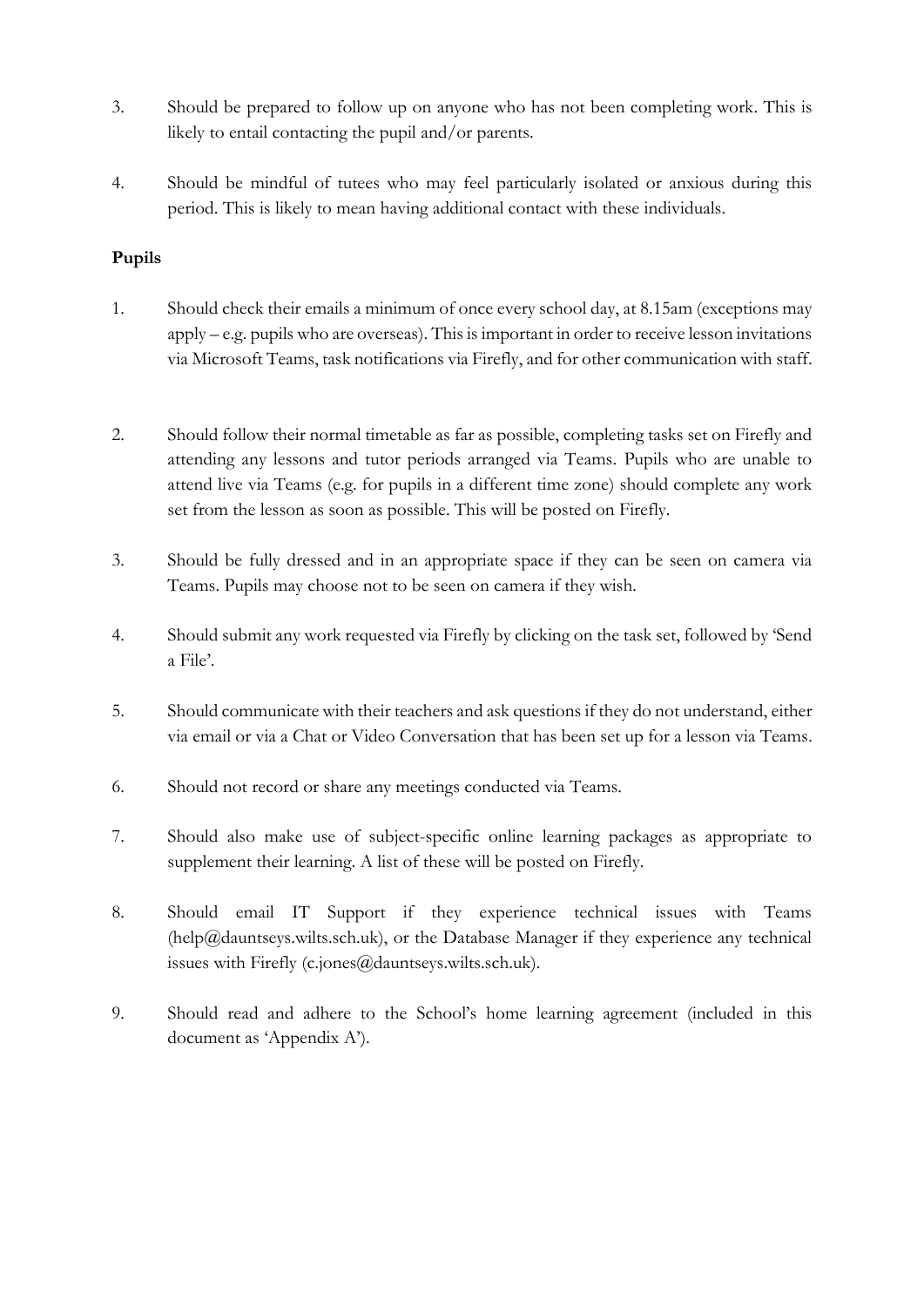#### **Parents**

- 1. Can help to encourage and support their children's work by ensuring they have an appropriate place to work, checking that work set on Firefly is completed by the end of each day, and ensuring that the normal school timetable for the day is followed as far as possible.
- 2. Should contact the subject teacher / tutor in the first instance if there are any concerns.
- 3. Should not attend or view any meetings conducted via Teams. These are for pupils only.
- 4. Should make arrangements for their child to come into school if they do not have access at home to the internet or a suitable device (e.g. PC, laptop, tablet or smartphone). If this is not possible, they should contact their child's tutor to make them aware.

Jon Tyler Deputy Head (Academic)

Reviewed: October 2020 Next Review: October 2021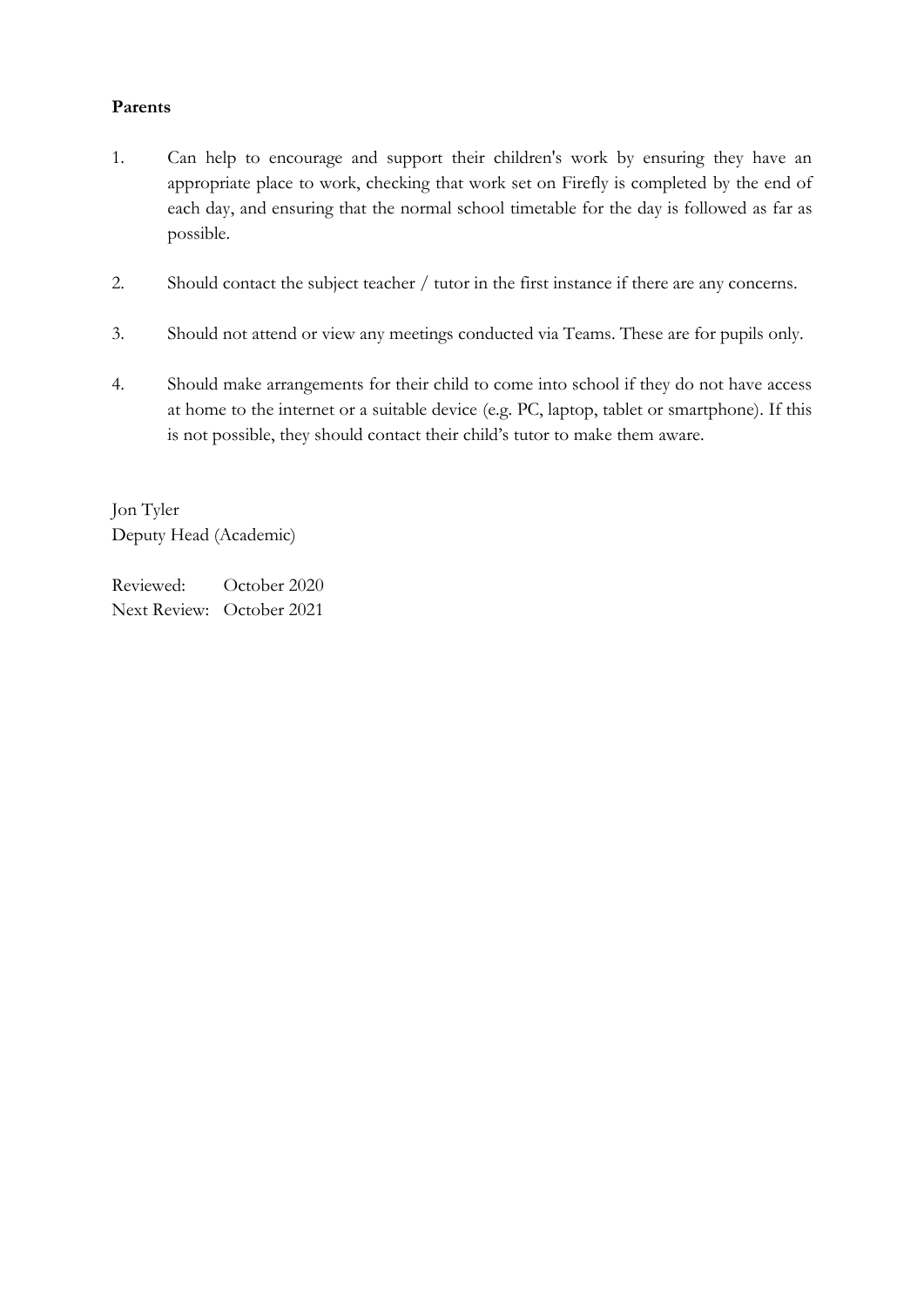# **Appendix A: Online Home Learning Responsible Use Agreement**

These rules are an extension of the School Code of Conduct and the School Rules, Rewards & Sanctions. All pupils are expected to follow these rules and guidelines and all other existing School policies continue to apply.

# **Rules**

- I will only use technology for school purposes as directed by my teacher.
- I will only use technology when there is an adult in the house or they know I am using it.
- I will not reveal my passwords to anyone.
- I will be responsible for my behaviour and actions when using technology (Microsoft Teams and Other interactive applications); this includes the resources I access and the language I use.
- I will make sure that all my communication with pupils, teachers or others using technology is responsible and sensible.
- I will not deliberately browse, download, upload or forward material that could be considered offensive or illegal. If I accidentally come across any such material I will report it immediately to my teacher or my parent.
- I will not record or take photos of my classmates or teachers during a face-to-face session.
- I understand that when using Microsoft Teams and other applications provided by the school that my use can be monitored and logged and can be made available to my teachers.
- I will not forward links or invitations to any meetings on Microsoft Teams to any other people except for members of the class which has been invited.
- I understand that these rules are designed to help keep me safe and that if they are not followed then School sanctions will be applied and my parents may be contacted.

# **Guidelines**

When participating in a video conference on Microsoft Teams, or any other video conferencing software, remember that this is an extension of the classroom and you should conduct yourself as you would when on your best behavior in a classroom.

# This includes:

- Video conferencing from an environment that is quiet, safe and free from distractions (preferably not a bedroom)
- Be on time for your interactive session
- Be dressed appropriately for learning (e.g. no pyjamas)
- Remain attentive during sessions
- Interact patiently and respectfully with your teachers and peers
- Provide feedback to teachers about your experiences and any relevant suggestions
- You MUST NOT record each other's online interactions. If the lesson is to be recorded, this will be done by the teacher.
- Make sure you end the session as soon as the teacher indicates to do so and do not stay in the session after the teacher has left.

Will Ethelston Bursar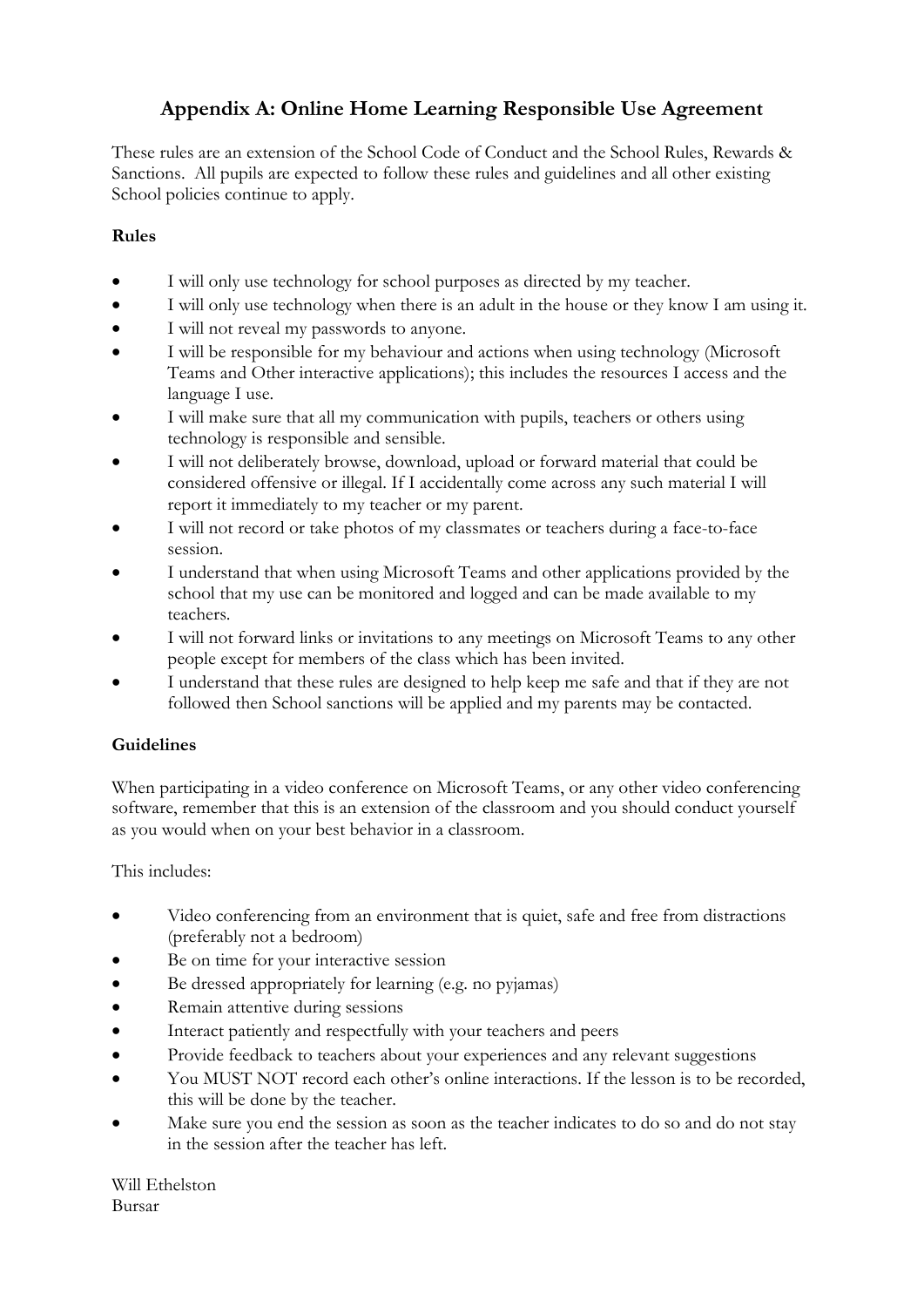# **Appendix B: How To Access Teams (for pupils)**

- **1** Sign into Office 365 with your school account [\(username@dauntseys.wilts.sch.uk](mailto:username@dauntseys.wilts.sch.uk) and password), or log into the Microsoft Teams app.
- **2** Please accept any meeting invitations you have been sent by your teachers. These will then show up in your Teams and Outlook calendars.



**4** When the following screen appears, click to use the web app instead.

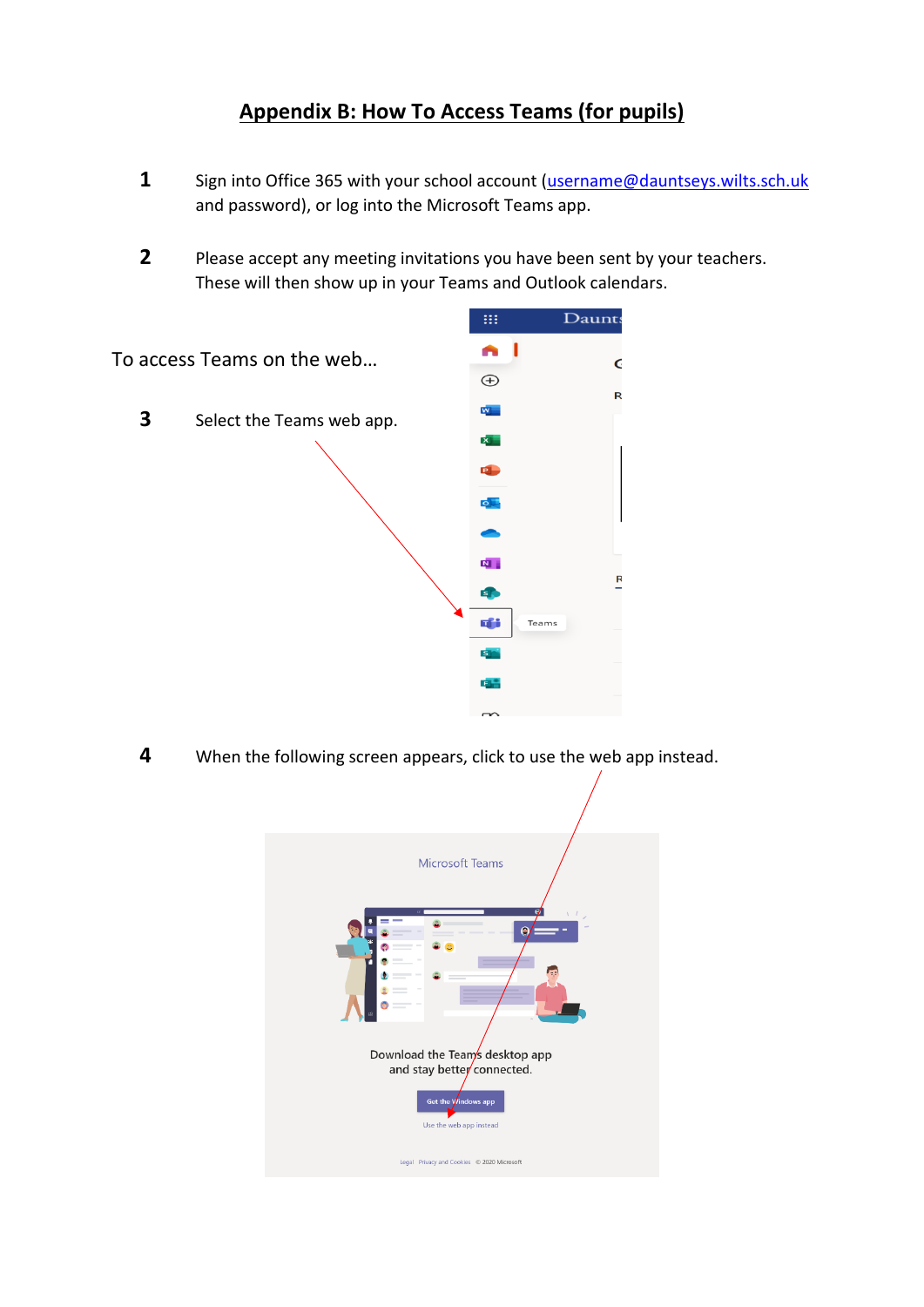**5** The following screen will appear. Click 'Calendar' and join the relevant lesson.



**6** You will see the next screen. You should be signed in and be able to see your initials or picture.



**7** You will then see the following screen once you have been let into the meeting.